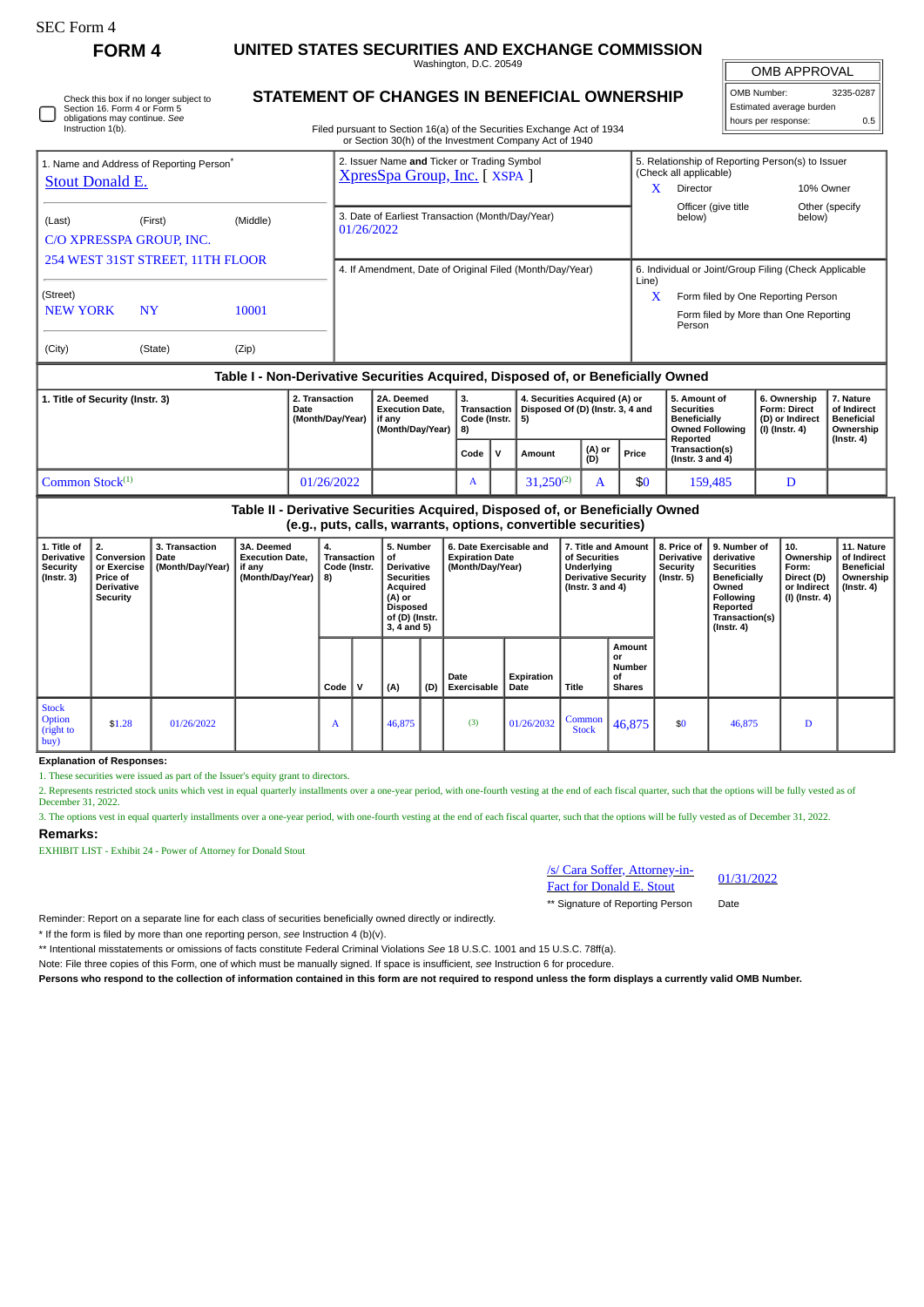EXHIBIT 24

POWER OF ATTORNEY

Know all by these presents that the undersigned hereby constitutes and appoints each of James Berry and Cara Soffer and their successors in office and designees, signing singly, the undersigned's true and lawful attorney-infact to:

(1) prepare, execute in the undersigned's name and on the undersigned's behalf, and submit to the U.S. Securities and Exchange Commission (the "SEC") a Form ID, including amendments thereto, and any other documents necessary or appropriate to obtain codes and passwords enabling the undersigned to make electronic filings with the SEC of reports required by Section 16(a) of the Securities Exchange Act of 1934 or any rule or regulation of the SEC;

(2) execute and file for and on behalf of the undersigned, in the undersigned's capacity as an officer and/or director of XpresSpa Group, Inc. (the "Company"), Forms 3, 4 and 5 in accordance with Section 16(a) of the Securities Exchange Act of 1934 and the rules thereunder;

(3) do and perform any and all acts for and on behalf of the undersigned which may be necessary or desirable to complete and execute any such Form 3, 4, or 5, complete and execute any amendment or amendments thereto, and timely file such form with the United States Securities and Exchange Commission and any stock exchange or similar authority; and

(4) take any other action of any type whatsoever in connection with the foregoing which, in the opinion of such attorney-in-fact, may be of benefit to, in the best interest of, or legally required by, the undersigned, it being understood that the documents executed by such attorney-in-fact on behalf of the undersigned pursuant to this Power of Attorney shall be in such form and shall contain such terms and conditions as such attorney-in-fact may approve in such attorney-in-fact's discretion.

The undersigned hereby grants to each such attorney-in-fact full power and authority to do and perform any and every act and thing whatsoever requisite, necessary, or proper to be done in the exercise of any of the rights and powers herein granted, as fully to all intents and purposes as the undersigned might or could do if personally present, with full power of substitution or revocation, hereby ratifying and confirming all that such attorney-in-fact, or such attorney-in-fact's substitute or substitutes, shall lawfully do or cause to be done by virtue of this power of attorney and the rights and powers herein granted. The undersigned acknowledges that the foregoing attorneys-in